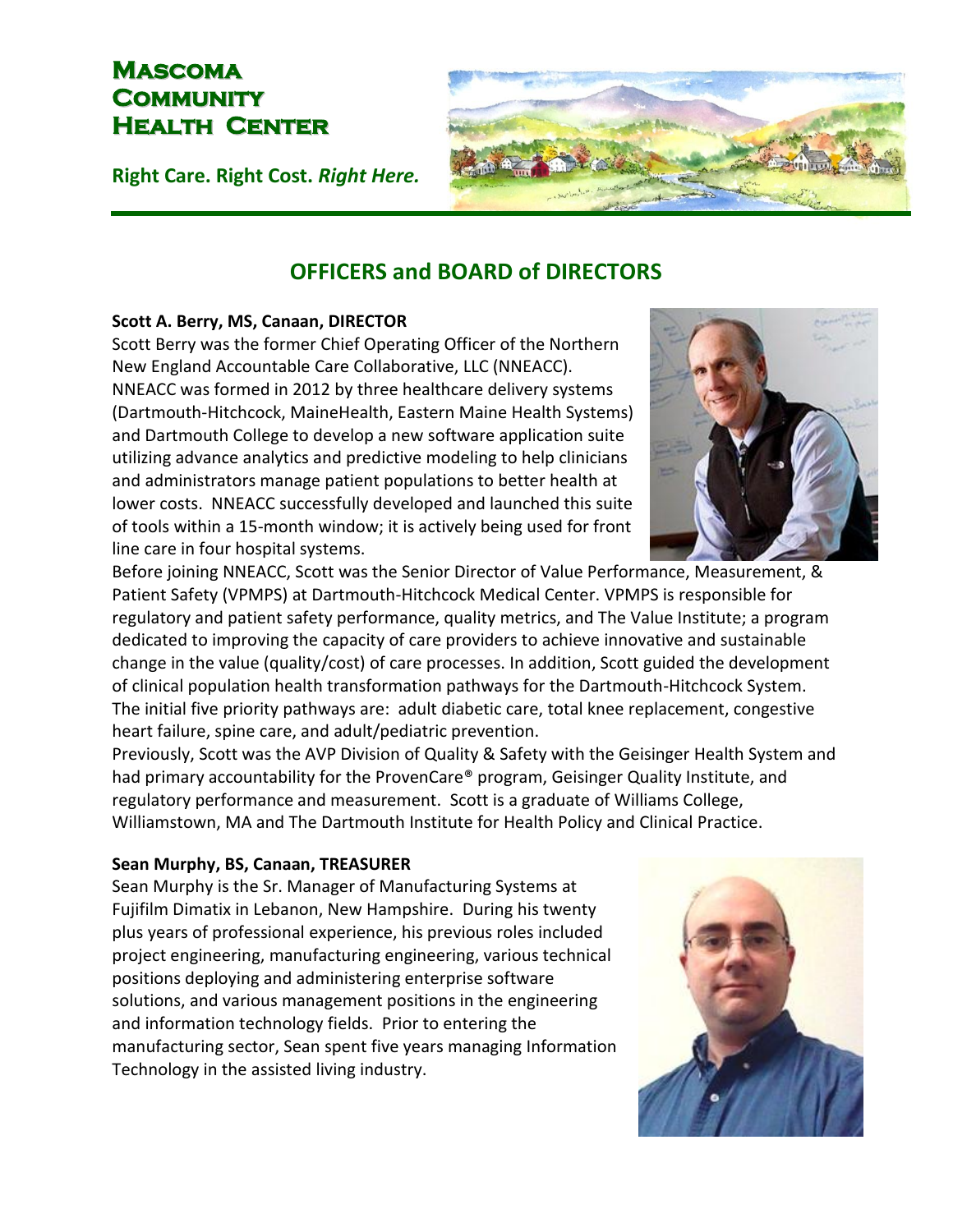Sean holds a Bachelor's Degree in Industrial Engineering from the University of Arizona, and a Masters Degree in Business Administration from Southern New Hampshire University. Areas of expertise include manufacturing, engineering, project management, information technology, data analysis, and business process development.

Sean was raised in Vermont, attended college in Arizona, and has lived in Canaan New Hampshire for the past 17 years with his wife Cecilia. In his free time he enjoys spending time with his family, woodworking, and traveling.

#### **Mike Samson, BS, JD, Canaan, FINANCE DIRECTOR**

Mike Samson believes that the availability and affordability of healthcare is one of the most important issues facing families, employers and healthcare professionals. He hopes that his background in non-profits, government, education, law and community health will help to make community health a reality in Mascoma Valley. Mike has been Canaan's Town Administrator for the past 7 years. Prior to Canaan, he was CEO of a plastic manufacturing firm in Milton, NH for 5 years, Executive Director and Chairman of the Board of Northeast Resource Recovery for 6 years, District Manager of Rutland County Solid Waste District in Vermont for 11 years, Town Manager in Castleton, VT and Town administrator in Poultney, VT for 3 years, practicing attorney for 30 years, middle school and college teacher and school

administrator in Washington Northeast Supervisory Union (Plainfield, VT) for 4 years. While in Plainfield, he helped to start Northeast Washington County Community Health: The Health Center - a federally qualified health center, serving six towns in Central Vermont with 14,000 patients. He served as Chairman of the Board for several years. He serves on the Upper Valley Public Health Advisory Council and ReThink Health. Mike's wife and two of his four children are involved in healthcare.

## **Peter Thurber, BS, M.Ed, MPH, Canaan, CHAIRMAN, BOARD OF DIRECTORS**

Lifelong New Hampshire residents, Peter and his wife Amy moved to the Upper Valley in 1998 and have lived in Canaan since 1999.

Peter has extensive background in several domains of health care practice, policy, and administration. He has been a Certified Athletic Trainer for 16 years and has worked locally at the Cardigan Mountain School where he was the school's first Athletic Trainer; designing and developing their first sports medicine program. Following this, Peter returned to school for a Master's degree in Education from Plymouth State University where he practiced and taught for two years before becoming a Clinical Assistant Professor at Colby-Sawyer College; teaching sports medicine in their Athletic Training Education Program for 8

years. During this time, Peter taught coursework in clinical medicine and health care administration and served as President of the New Hampshire Athletic Trainers' Association.



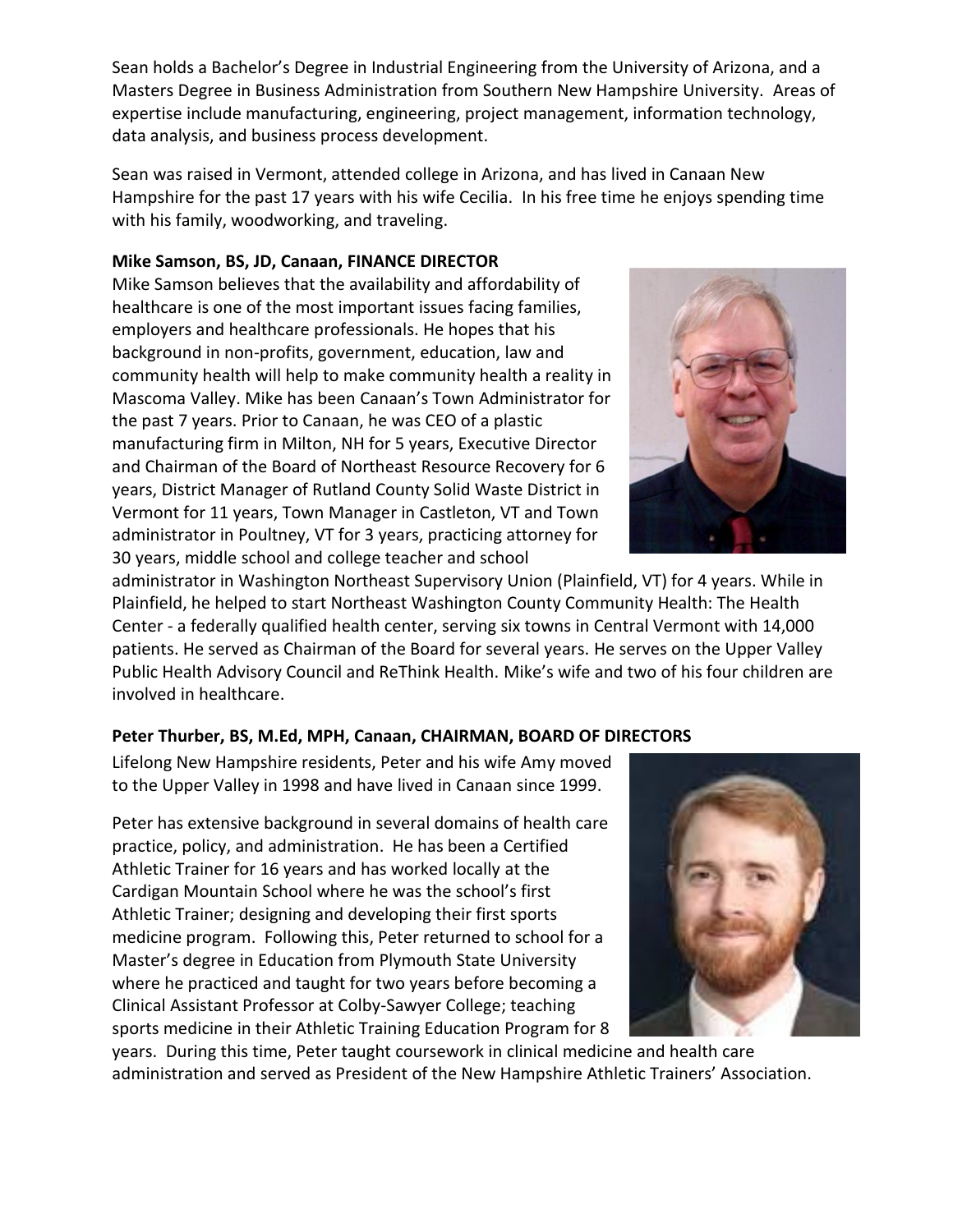Recently, Peter returned to school and obtained a Master's degree in Public Health from The Dartmouth Institute for Health Policy and Clinical Practice (TDI). He currently works and teaches in the Educational Programs at TDI as a Curriculum Specialist and Course Director. There he helps students, faculty, and staff with their shared mission to understand the intersection of the US healthcare system with the health of communities and to promote policies and programs designed to improve quality, increase access, and control costs.

#### **Karen Wolk, AB, MSW, MBA, Canaan, SECRETARY**

I am a retired social worker who worked for hospitals and nonprofit organizations that help people deal with health issues including cancer, Alzheimers Disease and Marfan syndrome. I moved to Canaan from Long Island in 2007, moved to Keene in 2015, and very happily returned to Canaan in December 2017.

I am happy to volunteer for the Mascoma Community Health Center because my many years working in the healthcare field has shown me the importance of easy access to quality, affordable medical care. As a place focused on health and dental care for our

community, in our community, I believe the Center has important potential to support and improve the lives of those who seek care there. I am pleased to offer my time and experiences to help the Center be an important resource in the Mascoma Valley.

#### **Denis Salvail, Canaan**

Denis has been a resident of Canaan for 38 years and has been a builder for 40 years. He is interested in quality, affordable healthcare. Denis has been a member of the Canaan Town Budget Committee for ten years and cares deeply for his community and neighbors. Denis, his wife Julie, his children Melissa, Jennifer, Philip and Heidi live and work in Canaan. Denis helped manage the construction of the health center and is the Board member responsible for the physical plant. Denis has also assisted with fundraising over the past 4 years.

## **Louis Shelzi, Orange**

I have lived in Orange for the past 23 years with my wife and two children. I have been involved in healthcare for the past 18 years at Dartmouth-Hitchcock in finance and clinical operations and I am currently the Director of Business Administration in the Value Institute at D-H. The departments in our division are responsible for patient and employee safety, as well as patient experience and performance improvement. I have a greenbelt in Lean Six Sigma from the Thayer School of Engineering at Dartmouth.

My prior work experience includes commercial banking and finance. I graduated with a degree in English from Boston College and I have a MBA from the University of Notre Dame. I have been





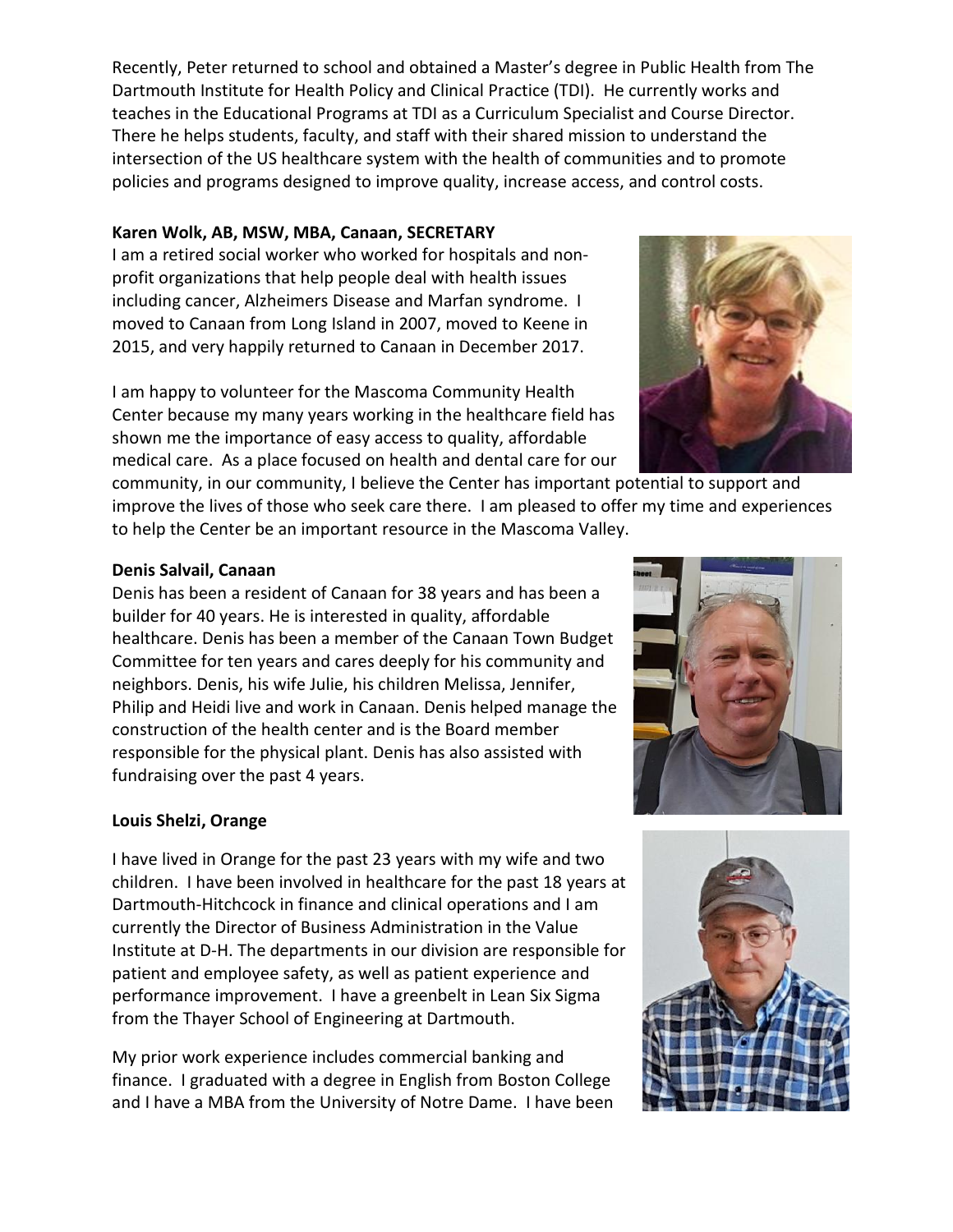on a number of boards in the past including David's House and the Friend's of Norris Cotton Cancer Center. I have been involved with 4-H for the past 12 years with 10 of those as the organization leader for the Cardigan Mountain Bobcats. I am also a member of the Friend's of Mount Cardigan State Park.

I like to give back to the community and I believe strongly that access to affordable healthcare improves the lives of individuals as well as the community. I look forward to being a part of the success of the Center.

## **Katie Silvius, BA MPH, Enfield**

My passion is health literacy and helping adults with a basic education level navigate through the health system and understand essential health documents. Through my various roles and experiences, I have developed skills in health literacy, Public Health program planning, and program evaluation. I am currently a Learning and Professional Development Consultant at Dartmouth-Hitchcock Medical Center where I work with various departments to create medical education programs, consult on research projects, and evaluate medical education programs.



Previously, I have worked as a Curriculum Specialist at Geisel School of Medicine at Dartmouth College, where my work focused on assisting with the design and implementation of an online Master's in Public Health program. I am excited and honored to be able to serve our community

through my work with the Mascoma Community Health Center and its mission to provide affordable health care for all.

## **Annie Clark, Canaan**

Annie Clark graduated from Saint Joseph's University in Philadelphia, PA in 2012. Her university's motto was "men and women with and for others," a saying that instilled the importance of community service within her. She volunteered with many organizations as an undergraduate, and upon graduation joined the Ameri\*Corps VISTA (Volunteers in Service to America) program. This program places full-time volunteers in areas of high poverty to create sustainable programs. Annie served her first year in Ameri\*Corps as a Health and Wellness



Coordinator in Keene, NH, and stayed a second year to lead a group of VISTAs in Vermont. Since her days as a VISTA, Annie has worked in a variety of educational settings and has been at Cardigan Mountain School since 2018. Working with students every day, Annie sees the health and well-being of students and their families as being intrinsically tied to their success in the classroom. This is why she is proud to be serving on the Mascoma Community Health Center's Board and looks forward to the exciting opportunities and challenges that lie ahead.